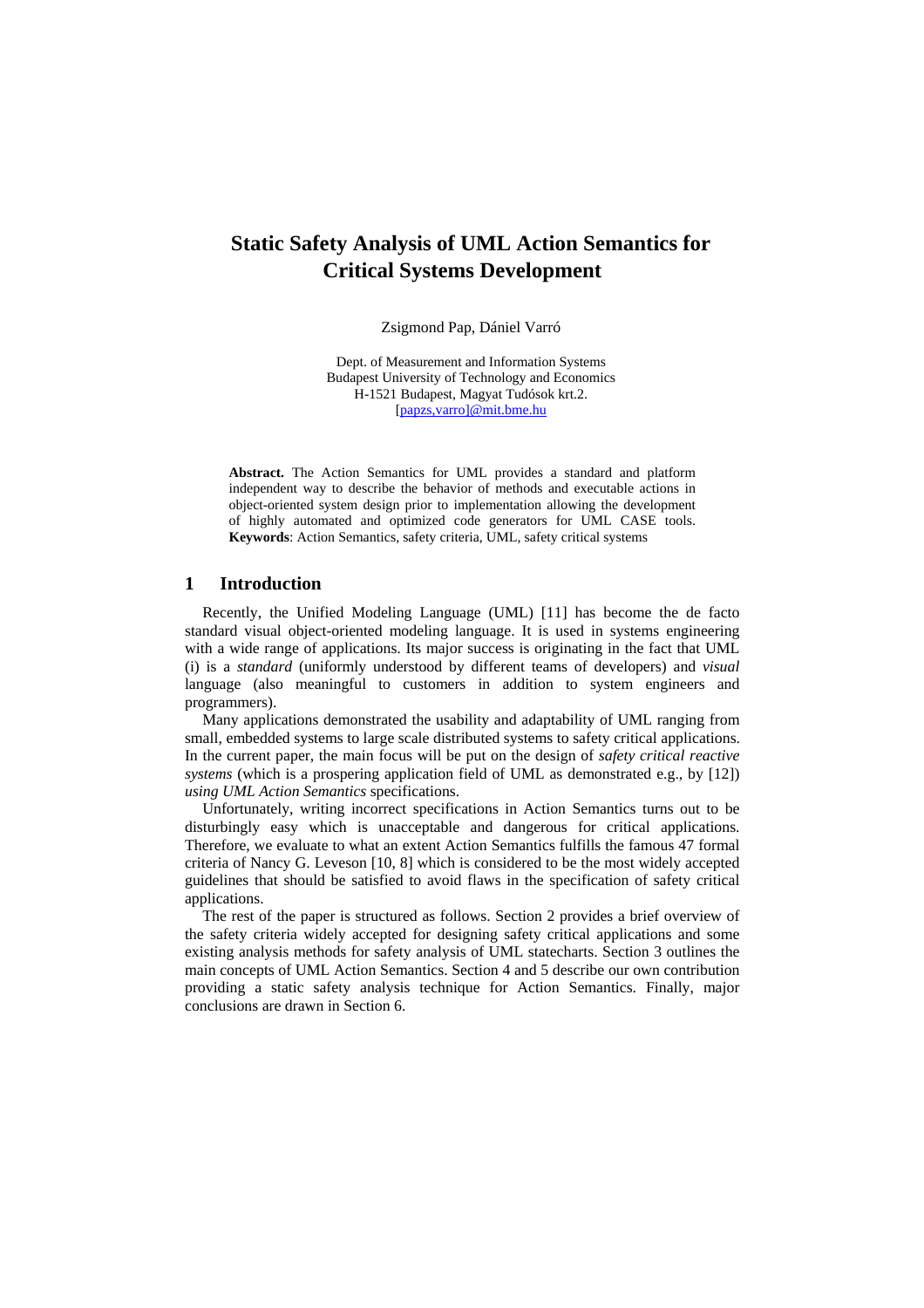#### 2 **Zsigmond Pap, Dániel Varró**

#### **2 Basic Safety Criteria**

A safe system is free from accidents or unacceptable losses. Safety analysis should identify hazards based on the (formal) model of the system. Accidents related to computers are frequently resulted from flaws in the specification (model). In [10] and [9] 47 formal criteria were defined by Nancy G. Leveson that should be satisfied to avoid inconsistent and ambiguous specifications. These criteria cover general aspects of the specification of a control system, including also peculiar ones like environmental capacity and data age.

The most important desired properties of a specification are *completeness* and *consistency*. Completeness with respect to an embedded control system means that a response is specified for every possible input sequence, including also timing variations (early, late, delayed etc. signals). This means that, there are no "forgotten" relations, transitions, or other elements in the specification. Consistency of the specification implies that there are no conflicting requirements and no (unintentional) nondeterminism.

In a previous paper, we formalized the safety criteria of Leveson in terms of the UML Statecharts and presented an approach to check them automatically and [14, 13]. In the current paper, our objective is to apply and formally check these criteria on UML Action Semantics specifications.

## **4 Safety Problems in Action Semantics**

In the current section, we evaluate Action Semantics from a safety point of view and identify contradictions with the safety criteria of Leveson.

Traditionally, the main philosophy of the Action Semantics is the avoidance of "overspecification" [11]. According to the UML standard, the software specification is complete if contains all information necessary to solve the task, but not more. For example, if the task is to initialize two variables, the specification must contain the initialization values, but should not specify the sequence of the two memory writes. This allows the compiler program to make optimizations in the final code. For example using a multi-processor environment, the two initializations can be processed in parallel, which is more optimal than the sequential processing.

If the control flow (or sequence) relations are not defined between two actions, they can run concurrently. Although the UML 2.0 [11] extended the methodology with the elements inherited from activity diagrams, which much better visualize the execution process, but the basic rule remains the same: if two actions are ready to run at the same time, they are still allowed to operate concurrently.

However, from a safety point of view, this means that, if the designer accidentally forgets to define a sequence relation between two actions, they may run in parallel resulting in undesired errors that are frequently context sensitive with unpredictable behavior. As an Action Semantics description is usually large and complex, it is very hard to detect a missing sequence relation prior to compilation. In a safety-critical system a specification with a hidden error is unacceptable, so additional formal criteria and analysis is necessitated.

The second basic static safety criterion is *consistency*. Unfortunately, the designer can define invalid sequence rules, and the UML tools (generally) do not check this. The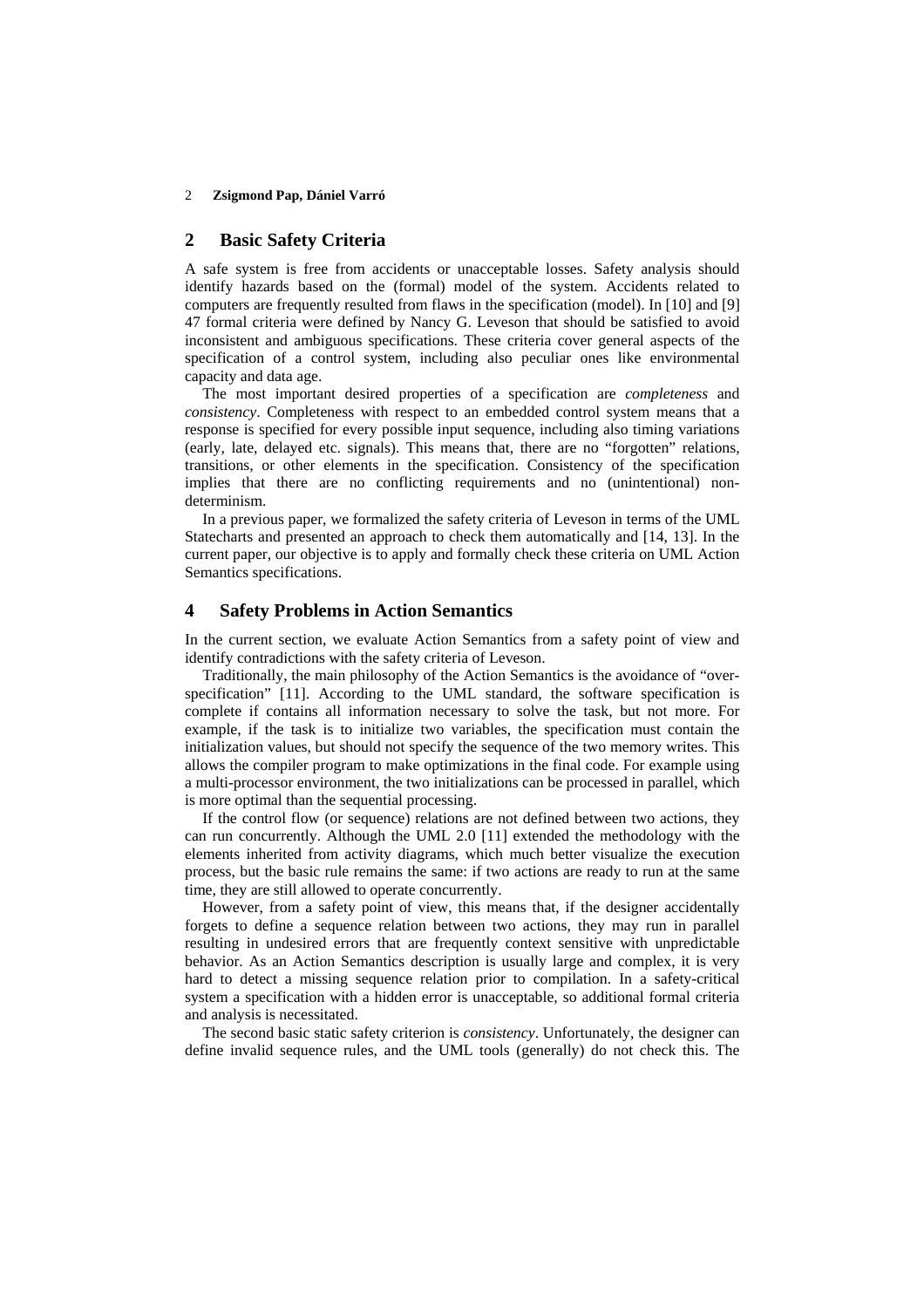result is an inconsistent specification, which will probably run to a deadlock situation. To find these situations, automated analysis methods are necessary.

The third elementary safety criterion is the requirement for the lack of nondeterminism to avoid ambiguities. In a safe system, the random or undefined behavior should be avoided, since the operation of the software is unpredictable and/or ambiguous. According to the philosophy of UML, if two operations are in conflict, then the result is undefined and the Action Semantics provides no built-in solutions for the problem of the mutual exclusiveness on shared resources such as object attributes or variables.

## **5 Structural Model Extensions for Safety Analysis**

The first problem, the missing explicit declaration of the parallel operation can be solved defining a new inter-action association type. This association shows that the two activities can be executed in parallel as no causal ordering is defined between them. Unlike the fork construct, the "parallel" association does not specify additional sequence information.

The new type of association forces the designer to think about the possible parallelism in the model or specification. Instead of the original rule that says, "all actions without explicit order information can work concurrently", a new one should be used: "all allowed parallel operation must be explicitly marked using the fork and the join construct, or the new "parallel" association". In this case, if there are two independent actions without a control or data flow ordering or parallelism defined between them, it is considered to be a specification incompleteness error.

Static inconsistency problems are caused if the causal and parallel relations introduced between actions are contradictory. The first inconsistency problem can be detected automatically by searching causal cycles in the Action Semantics model.

Concerning the other case of static inconsistency, if there is an explicit concurrency definition but the two actions are causally ordered, it is an inconsistency error. After mapping the parallelism relations, an analysis tool can examine the variables and memory manipulation actions.

#### **6 Static Safety Analysis Methods**

As Action Semantics is part of the UML standard, it is defined with the well-known semi-formal techniques using a metamodel, well-formedness rules, and informal textual descriptions of the semantics. In this respect, concrete Action Semantics expressions can straightforwardly be represented as well-formed *instance graphs* of type graphs.

Regarding the Action Semantics model to be analyzed as a graph allows us the use of all the rich methodologies designed for the graph manipulation. For special our specific safety analysis purposes, we exploit graph matching and graph transformation as implemented in the VIATRA system [7,5].

The graph transformation provides a rule-based manipulation of graphs over metamodels defined as type graphs [1, 6]. During the graph transformation process, the pattern defined by the left-hand side (LHS) of the transformation rule is first tried to be matched into the instance graph representing the system model. In this case of success, the image of the LHS graph pattern is replaced by an image corresponding to the pattern defined by the right-hand side of the transformation rule.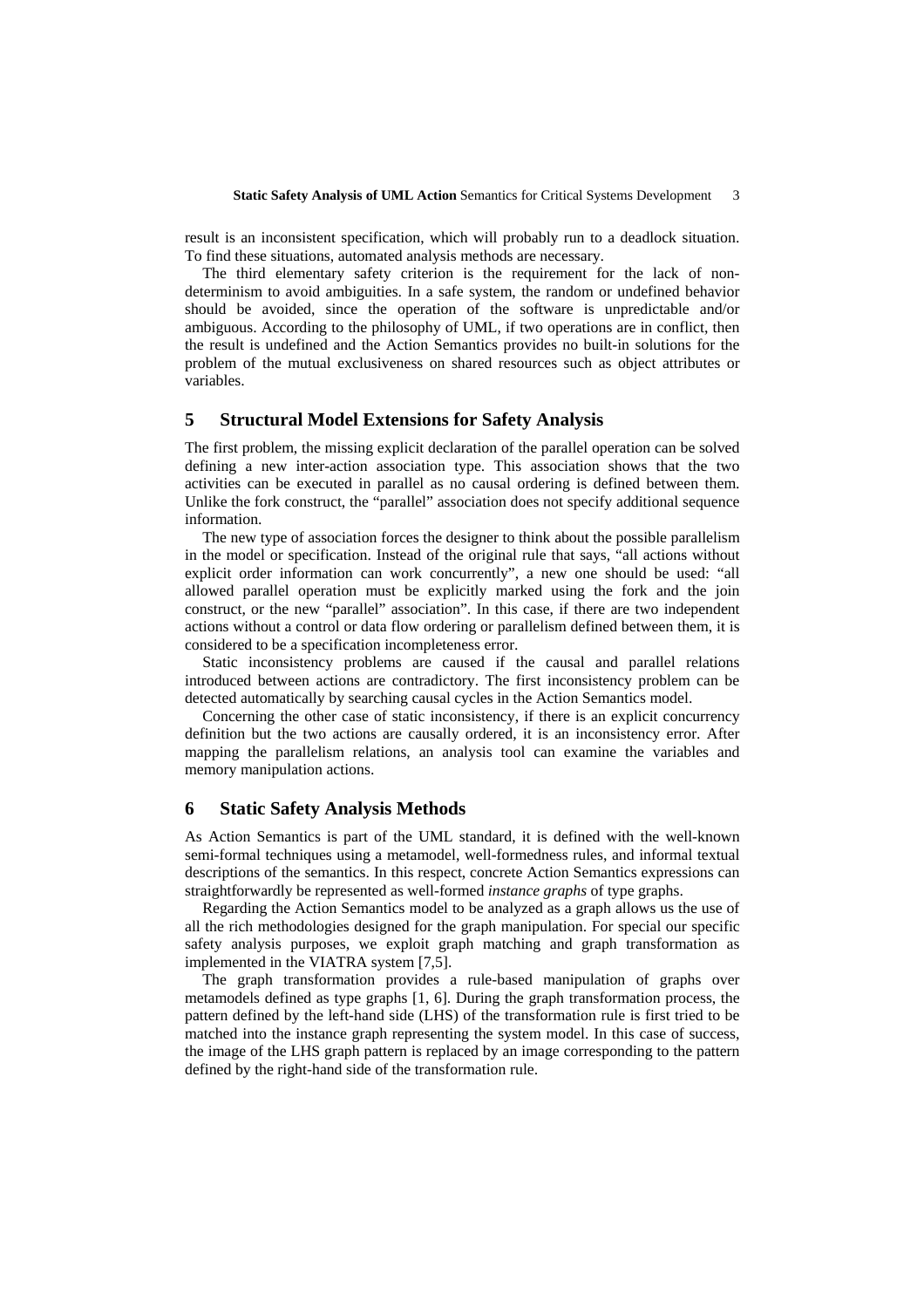#### 4 **Zsigmond Pap, Dániel Varró**

Naturally, an entire transformation process requires several rules. In this case, a single transformation step is repeated as long as a rule can be found which is applicable. If no rules are applicable, the transformation process terminates.

To find safety errors, at first we build a transitive closure of "successor" relations between pairs of action nodes. This can be performed by the following graph transformation rule (Figure 1).



Figure 1: rule to build the transitive closure of the causal dependencies

Applying the rule as long as possible to the input action graph, we obtain an extended graph as the result, where every action node is connected to all other nodes following it in the causal ordering, so it is possible to decide if the two nodes are in a common sequence or not. Two nodes are independent of each other thus they can be operated in parallel, if none of them is the successor of the other according to the action graph (i.e., thus none of them is connected to the other with a "successor" relation).



Figure 2: incompleteness (A) and inconsistency (B) checking: graph patterns to match.

To check if all possible concurrent action nodes are connected with the "parallel" association (*completeness analysis*), the analysis tool should be unable to find a counterexample defined by the (negative) pattern that consists of two action nodes that are not connected with neither a "parallel" nor a "successor" edge. Figure 2a graphically depicts the corresponding pattern. If a matching of the pattern is found, then this matching is exactly the place of the incompleteness in the model.

If there are two nodes connected with a "parallel" and a "successor" association at the same time, the model is *ambiguous* or *inconsistent*. This is an error like the cycle in the model. Figure 2b shows the pattern of the error where both types of relations are present between action nodes A1 and A2.

A similar sort of inconsistency is a cycle composed of "successor" edges. To detect sharing violations variable dependencies should be first converted into data flow associations, then into a standard sequence order edge. This technique converts the nondeterminism into inconsistency error, which can be found by the checker.

## **7 Conclusion**

In the paper, we dealt with the design of safety critical systems where the behavior of the system is specified by UML 2.0 Action Semantics expressions. The famous safety